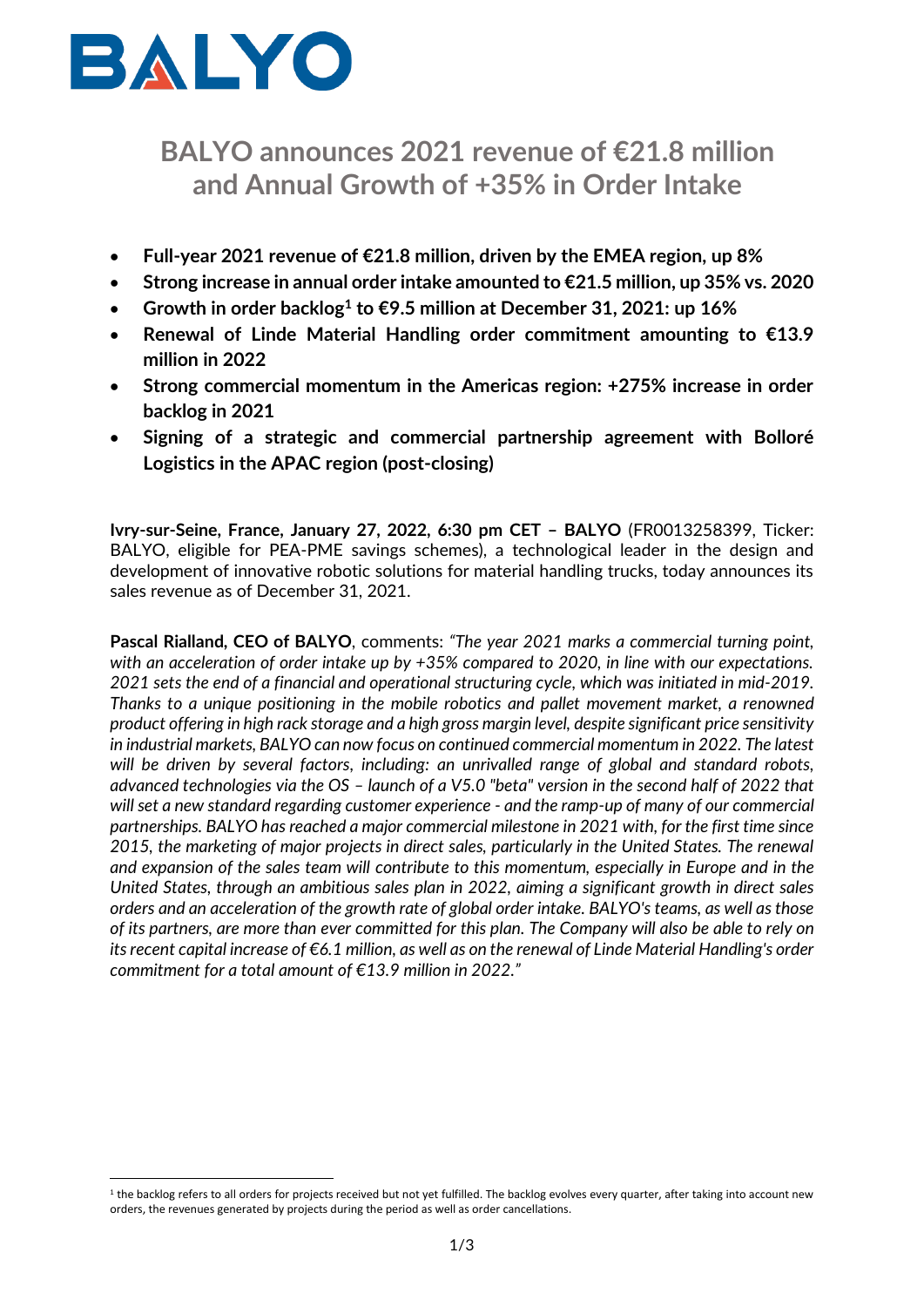

| thousands of<br>$\sqrt{n}$<br>euros | Q4 2020 | Q4 2021 | 2020   | 2021   | Change<br>Q4-21/Q4-20 | Change<br>2021/2020 |
|-------------------------------------|---------|---------|--------|--------|-----------------------|---------------------|
| <b>EMEA</b> region                  | 5.658   | 5.550   | 18.100 | 19.607 | $-2%$                 | $+8%$               |
| Americas region                     | 607     | 784     | 2,166  | 1,987  | $+29%$                | $-8%$               |
| APAC region                         | 341     | 49      | 1.427  | 189    | -86%                  | -87%                |
| Sales revenue<br>reported*          | 6,605   | 6.383   | 21,685 | 21,771 | $-3%$                 | 0%                  |

*\*Unaudited data*

## **Q4 2021 activity and revenue**

BALYO recorded revenue of €6.4 million in Q4 2021, down 3% compared to the fourth quarter of 2020. 2021 revenue totaled to €21.8 million. Sales revenue for the 2021 financial year in the EMEA region is up by 8%.

After taking into account fourth quarter 2021 orders of  $\epsilon$ 5.1 million, the order backlog totaled €9.5 million at December 31, 2021, compared with €8.2 million a year earlier, an increase of 16%. This marks an upturn in the backlog, which had been decreasing over the last two years, particularly through the switch to the sale of Robotics Kits to OEMs - these kits have a lead-time, and therefore a shorter revenue recognition period compared to the historical sale of "turnkey" projects. As of December 31, 2021, the order backlog in the Americas region rose sharply, up +275%.

2021 is characterized by an increase of 35% in order intake.

## **Completion of a Capital Increase by Private Placement**

In order to build on the growing interest among logistics players for its innovative robotic solutions, the Company strengthened its financial resources through a private placement that enabled a capital increase of €6.1 million euros in October 2021. These financial resources will contribute to accelerate BALYO's commercial momentum in 2022, as well as to the financing of working capital.

### **Renewal of Linde Material Handling's order commitment for €13.9 million in 2022**

For the third year in a row, BALYO and Linde Material Handling have decided to contractualize their relationship by signing a contract of orders. BALYO's historical industrial partner has thus committed to order BALYO solutions for a total amount of  $\epsilon$ 13.9 million during the fiscal year 2022.

# **Post-closing event: signing of a strategic and commercial partnership with Bolloré Logistics in the Asia-Pacific region**

The goal of this agreement is to foster a close cooperation to implement BALYO's robotic solutions in the Asia-Pacific region and thus, to support Bolloré towards operational excellence. To this end, BALYO's Singapore team will now be located in B.Lab Singapore, Bolloré Logistics' innovation booster, and will benefit from Bolloré Logistics' facilities to further develop and market BALYO's solutions in the region. Concretely, this partnership has resulted in an initial order for a BALYO "VNA" robotic truck. Following this trial phase, both parties intend to initiate short-term studies to select Bolloré Logistics sites in APAC that can be equipped with BALYO solutions.